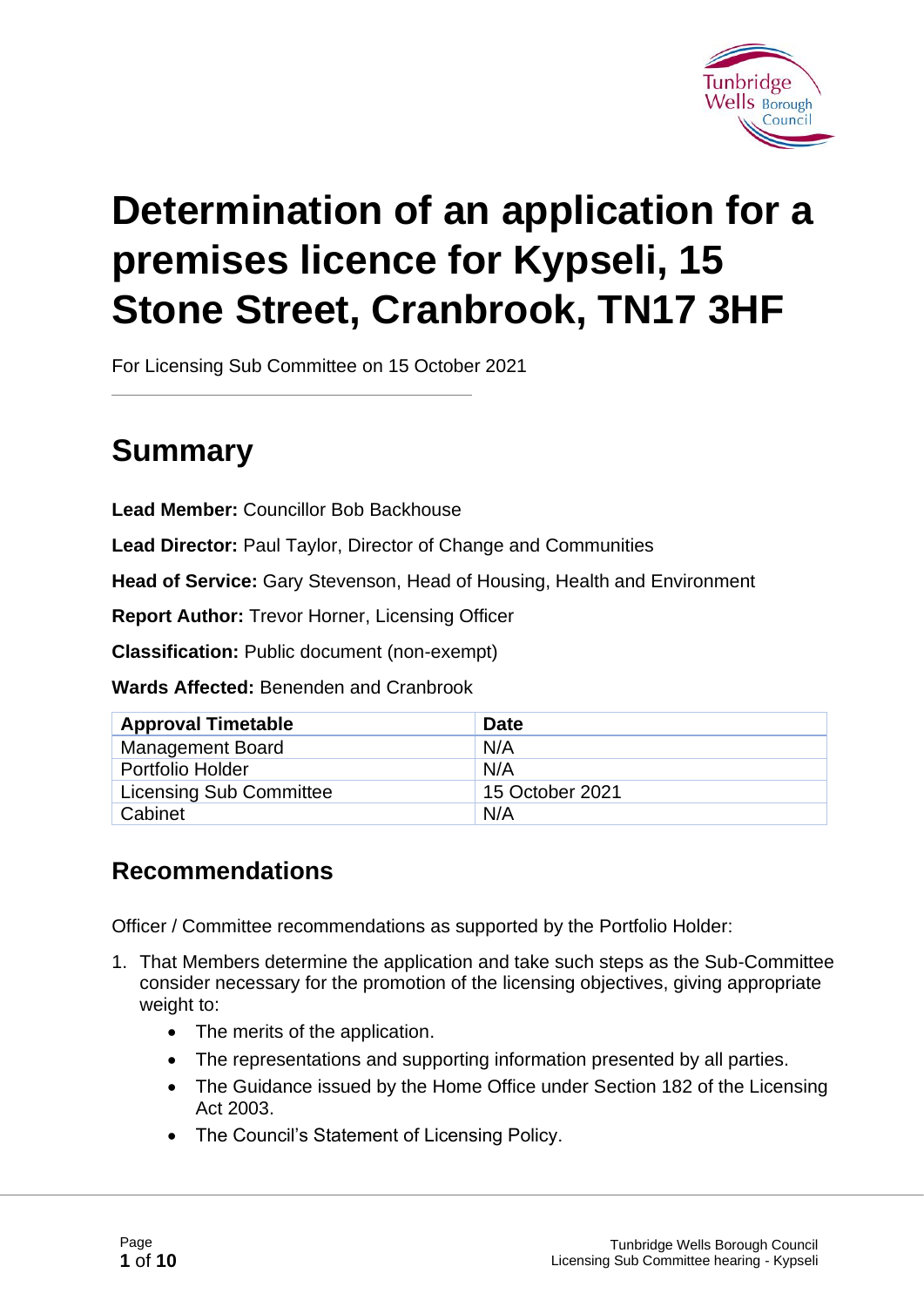

## **1. Purpose of report and executive summary**

- 1.1 This report sets out details of an application to grant a premises licence.
- 1.2 In accordance with the provisions of Section 18(3) of the Licensing Act 2003 the licensing authority must hold a hearing to determine an application to grant a premises licence if relevant representations are made.
- 1.3 A representation is relevant if it relates to the likely effect of the grant of the licence on the promotion of one or more of the four licensing objectives. In other words, a representation should relate to the impact of licensable activities carried on at the premises on the objectives.
- 1.4 However, the Guidance issued by the Home Office under Section 182 of the Licensing Act 2003 recommends that: "In borderline cases, the benefit of the doubt about any aspect of a representation should be given to the person making that representation. The subsequent hearing would then provide an opportunity for the person or body making the representation to amplify and clarify it." *[paragraph 9.9]*

## **2. Introduction and background**

- 2.1 On 20 August 2021 an online application, made under the provisions of section 17 of the Licensing Act 2003, was received for the granting of a premises licence at Kypseli, 15 Stone Street, Cranbrook, Kent, TN17 3HF. A copy of the application form is attached **at Appendix A**
- 2.2 In accordance with the requirements of the Licensing Act 2003 (Premises licences and club premises certificates) Regulations 2005, a public notice was displayed at the premises for a period of 28 consecutive with the closing date for representations being 17 September 2021.
- 2.3 During the 28 day public consultation period responsible authorities or other persons may make representations about the likely effect of the grant of the application on the promotion of one or more of the licensing objectives, which are:
	- Prevention of crime and disorder
	- Prevention of public nuisance
	- Public safety
	- Protection of children from harm
- 2.4 If representations are received a hearing must be held to determine the application, providing that the grounds for the representation are relevant to the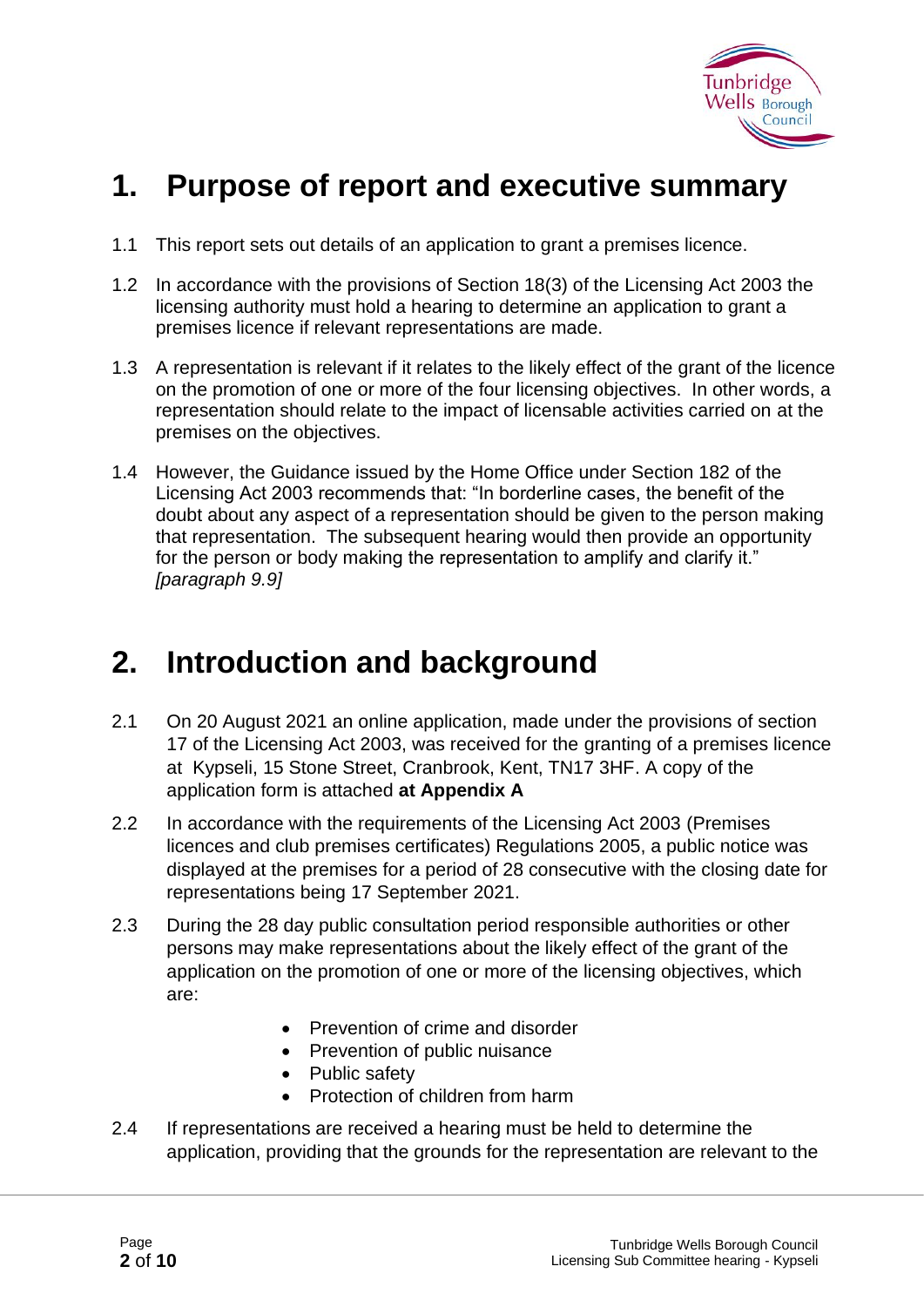promotion of one or more of the licensing objectives and are not vexatious, frivolous or repetitive.

2.5 The application as made seeks authorisation for the following licensable activities

#### **Sale or Supply of alcohol**

• Monday to Sunday 09:00 to 22:30

The application is for both ON and OFF sales

- 2.6 A copy of the plan showing the licensable area is attached at **Appendix B**
- **2.7** A representation objecting to the application was received from Kent Fire and Rescue Service, a responsible authority, based on the Licensing Objective – **Public Safety**.
- 2.8 A copy of the representation is attached at **Appendix C**
- 2.9 No other relevant representations were received from responsible authorities or other persons within the 28 day consultation period prescribed by the Act.
- 2.10 The Guidance to Licensing Authorities issued by the Home Office under Section 182 of the Licensing Act 2003 advises that it is imperative that the Licensing Authority ensures that the factors which form the basis of its determination are limited to considerations of the promotion of the licensing objectives and nothing outside of those parameters.
- 2.11 The authority's determination should be evidence-based, justified as being appropriate to the promotion of the licensing objectives and proportionate to what it is intended to achieve.
- 2.12 Moreover, decisions made in accordance with the provisions of the Licensing Act 2003 must not replicate or seek to enforce the statutory provisions of other legislation.

## **3. Available options**

- 3.1Grant the application for a premises licence subject to such conditions as are consistent with the operating schedule accompanying the application, modified to such extent as Members consider necessary for the promotion of the licensing objectives.
- 3.2Reject the whole or part of the application.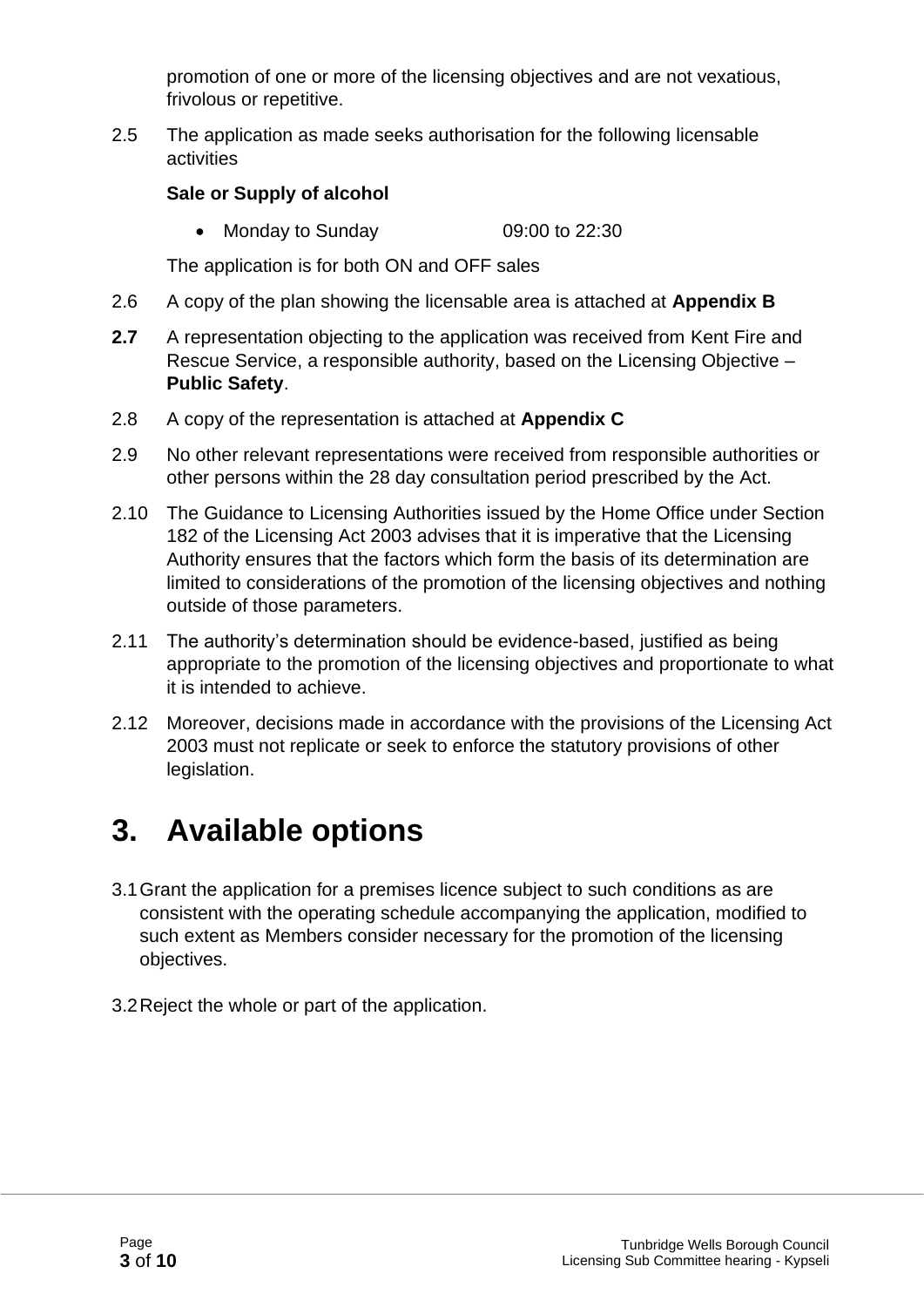## **4. Preferred Option and Reason**

- 4.1That Members determine the application, and take such steps as the Sub-Committee consider necessary for the promotion of the licensing objectives, giving appropriate weight to:
	- The merits of the application.
	- The representations and supporting information presented by all parties.
	- The Guidance issued by the Home Office under Section 182 of the Licensing Act 2003.
	- The Council's Statement of Licensing Policy.
- 4.2For Members information if considering attaching conditions to a premises licence, paragraph 1.16 of the Guidance issued by the Home Office under Section 182 of the Licensing Act 2003 states: Conditions on a premises licence or club premises certificate are important in setting the parameters within which premises can lawfully operate. The use of wording such as "must", "shall" and "will", is encouraged. Licence conditions:
	- must be appropriate for the promotion of the licensing objectives;
	- must be precise and enforceable;
	- must be unambiguous and clear in what they intend to achieve;
	- should not duplicate other statutory requirements or other duties or responsibilities placed on the employer by other legislation;
	- must be tailored to the individual type, location and characteristics of the premises and events concerned;
	- should not be standardised and may be unlawful when it cannot be demonstrated that they are appropriate for the promotion of the licensing objectives in an individual case;
	- should not replicate offences set out in the 2003 Act or other legislation;
	- should be proportionate, justifiable and be capable of being met, (for example, whilst beer glasses may be available in toughened glass, wine glasses may not);
	- cannot seek to manage the behaviour of customers once they are beyond the direct management of the licence holder and their staff, but may impact on the behaviour of customers in the immediate vicinity of the premises or as they enter or leave; and
	- should be written in a prescriptive format
- 4.3 Paragraph 1.17 further advises that each application must be considered on its own merits and that conditions attached to licences and certificates must be tailored to the individual type, location and characteristics of the premises and events concerned. This is essential to avoid the imposition of disproportionate and overly burdensome conditions on premises where there is no need for such conditions.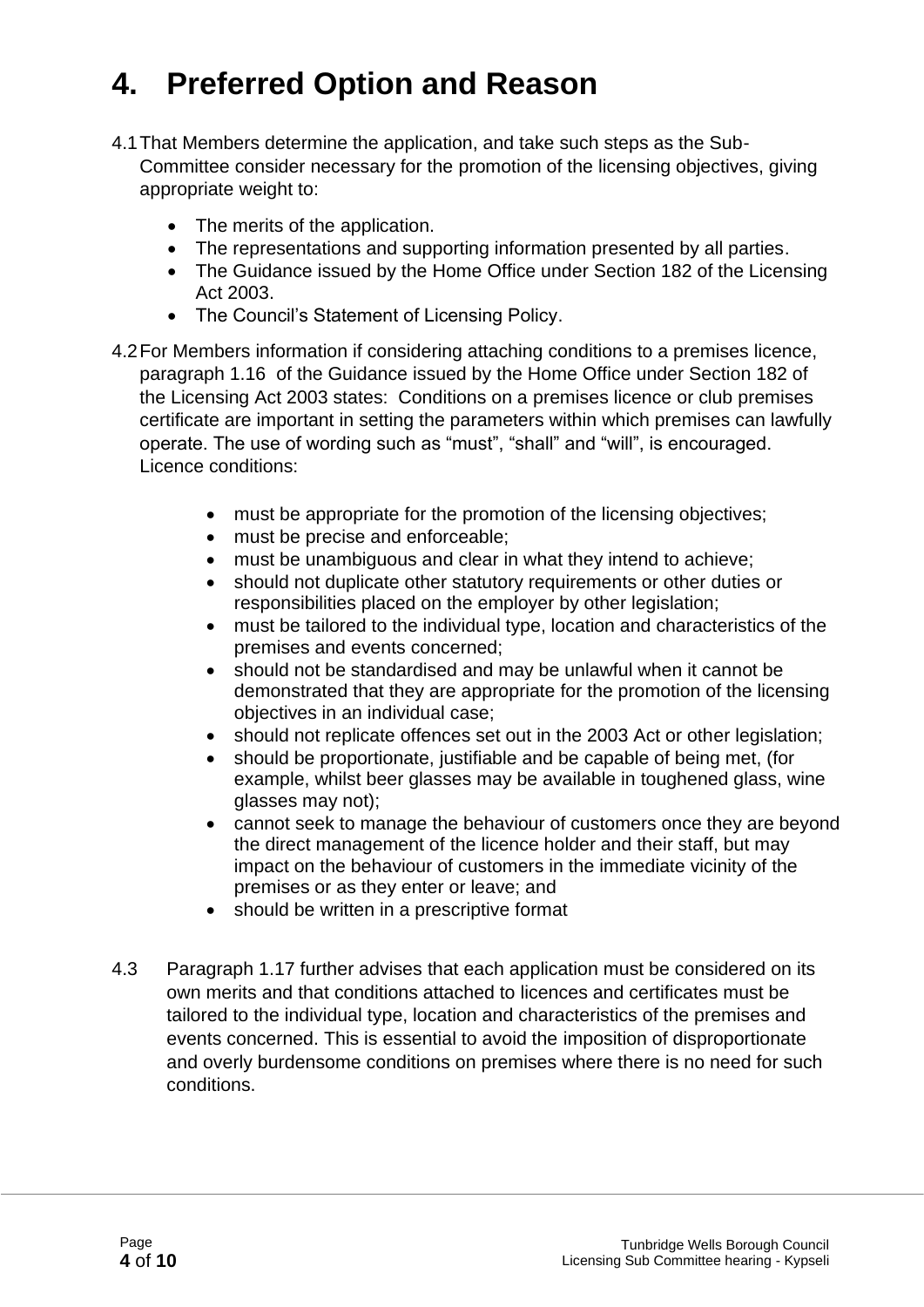## **5. Consultation on Options**

5.1Other than the statutory consultation described in Part 2 of the report above, no other consultation is required by the Licensing Act 2003.

## **6. Implementation**

- 6.1The Chairman will announce the Sub-Committee's decision prior to the conclusion of the hearing.
- 6.2The applicant, any person who made relevant representations and the chief officer of police will subsequently receive written confirmation of the decision.
- 6.3A copy of the Decision Notice will be placed on the Council's website.
- 6.4In accordance with the provisions of Section 181 and Schedule 5, Licensing Act 2003 the applicant and any person who made a relevant representation has a right to appeal the decision made by the Licensing Authority. The appeal must be made to the Magistrates' Court within a period of twenty-one days from the date on which the appellant receives notification of the decision from the licensing authority.

## **7. Appendices and Background Documents**

Appendices:

- Appendix A: Application form
- Appendix B: Plan showing licensable area
- Appendix C: Representation made by Kent Fire and Rescue Service

Background Papers:

• Revised Guidance issued under Section 182 of the Licensing Act 2003

[https://www.gov.uk/government/publications/explanatory-memorandum-revised](https://www.gov.uk/government/publications/explanatory-memorandum-revised-guidance-issued-under-s-182-of-licensing-act-2003)[guidance-issued-under-s-182-of-licensing-act-2003](https://www.gov.uk/government/publications/explanatory-memorandum-revised-guidance-issued-under-s-182-of-licensing-act-2003)

• TWBC Statement of Licensing Policy [https://tunbridgewells.gov.uk/\\_\\_data/assets/pdf\\_file/0006/394593/Ratified-](https://tunbridgewells.gov.uk/__data/assets/pdf_file/0006/394593/Ratified-Statement-of-Licensing-Policy-V1-2021-2026.pdf)[Statement-of-Licensing-Policy-V1-2021-2026.pdf](https://tunbridgewells.gov.uk/__data/assets/pdf_file/0006/394593/Ratified-Statement-of-Licensing-Policy-V1-2021-2026.pdf)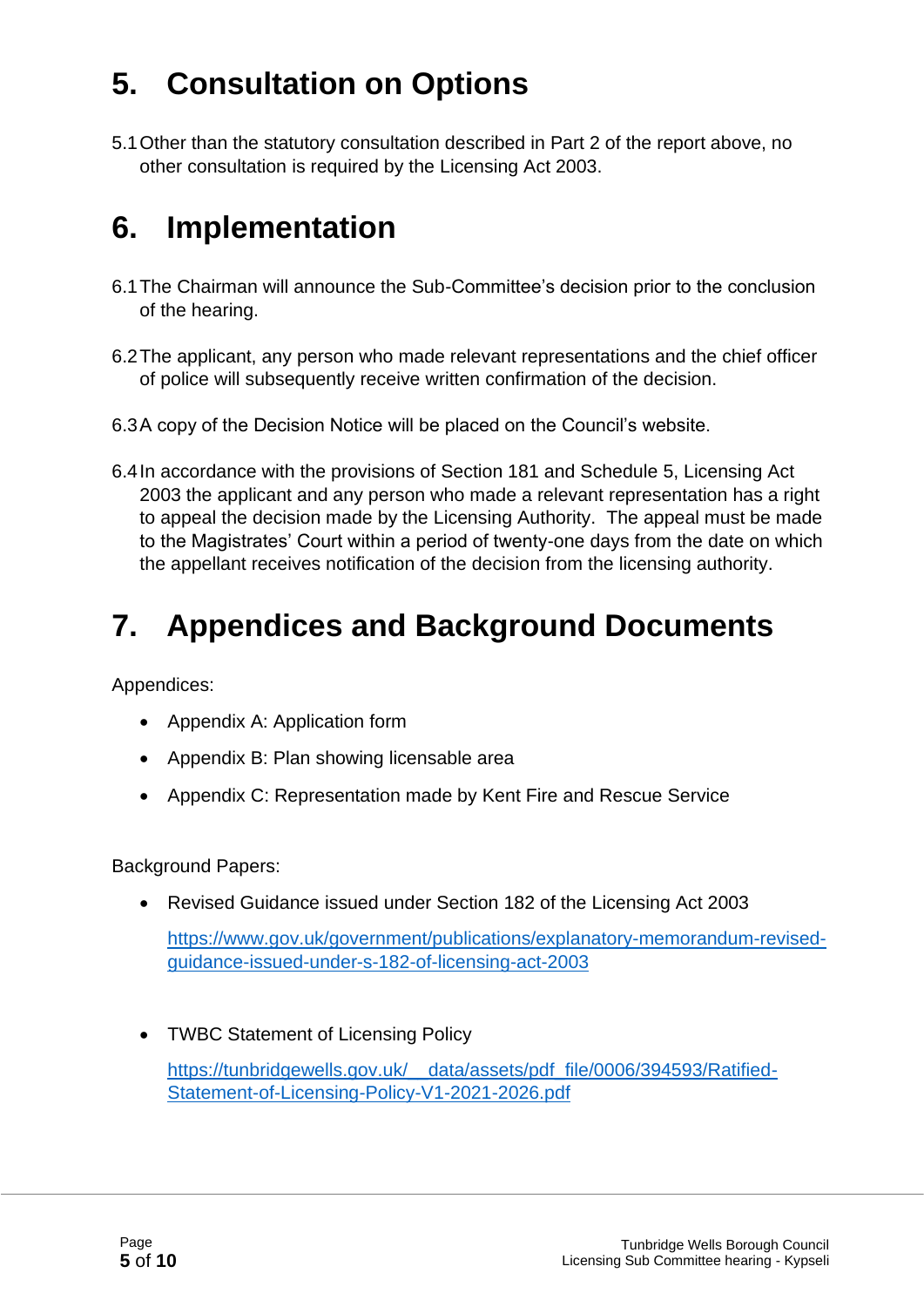• LGA Licensing Act 2003 – Councillors handbook (England and Wales)

[https://www.local.gov.uk/publications/licensing-act-2003-councillors-handbook](https://www.local.gov.uk/publications/licensing-act-2003-councillors-handbook-england-and-wales)[england-and-wales](https://www.local.gov.uk/publications/licensing-act-2003-councillors-handbook-england-and-wales)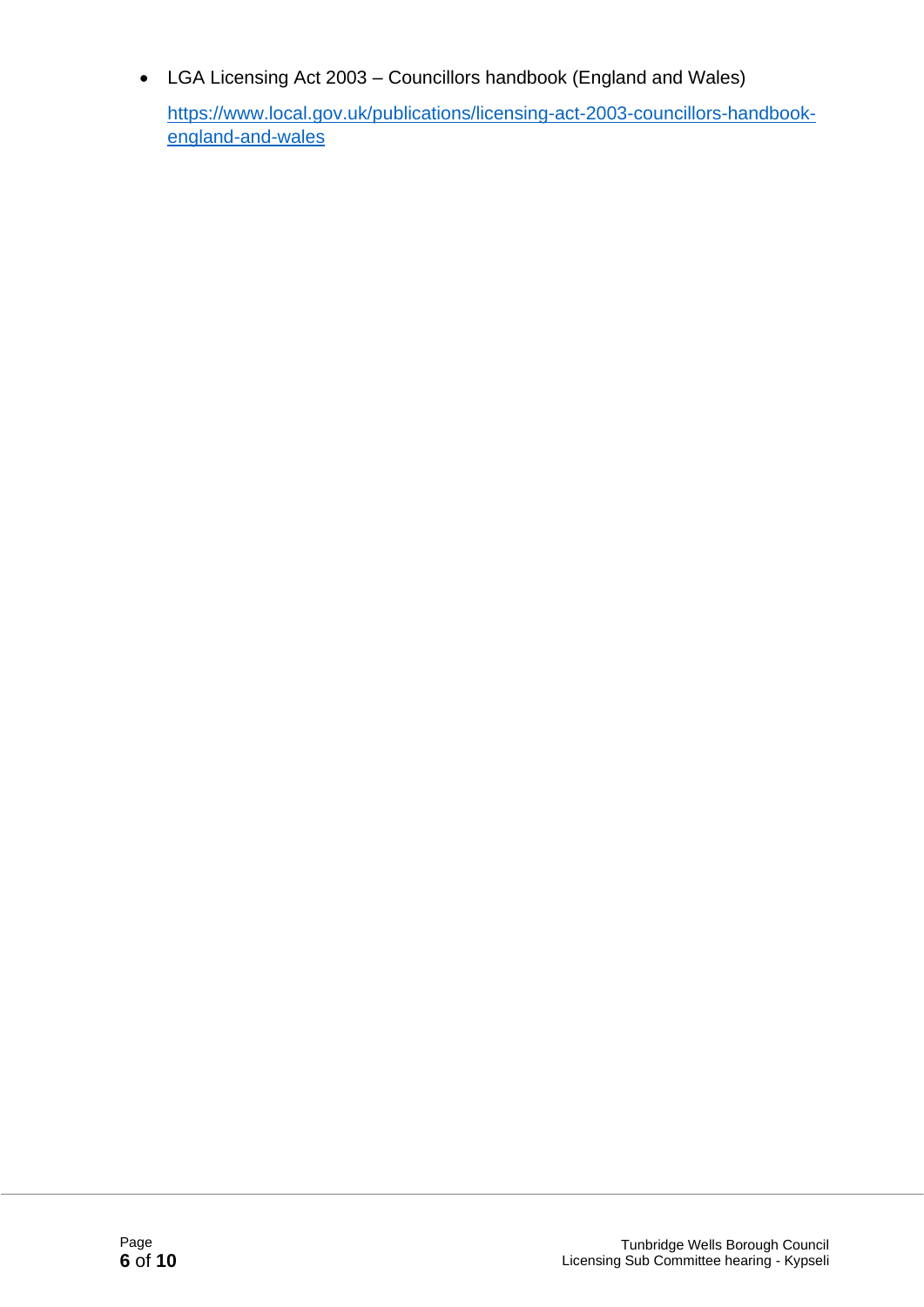

## **8. Cross Cutting Issues**

### **A. Legal (including the Human Rights Act)**

#### **Licensing Act 2003**

The Licensing Act 2003 at section 4(1) requires the Licensing Authority to carry out its functions with a view to promoting the Licensing Objectives which Section 4(2) sets out as:-

- a) The prevention of crime and disorder
- b) Public safety
- c) The prevention of public nuisance
- d) The protection of children from harm

The Sub-committee is permitted under Section 18 (3) of the Licensing Act 2003, having had regard to relevant representations, to take such steps, as it considers necessary, for the promotion of the licensing objectives.

Section 18(3) of the Licensing Act 2003 states 'where relevant representations are made, the authority must:-

(a) hold a hearing to consider them, unless the authority, the applicant and each person who has made such representations agree that a hearing is unnecessary, and

(b) having regard to the representations, take such of the steps mentioned in subsection (4) (if any) as it considers necessary for the promotion of the licensing objectives.

Section 4(3) of the Licensing Act also requires the Licensing Authority to have regard to the published statement of the Licensing Policy and any guidance issued by the Secretary of State under section 182

Each application that comes before the Sub-Committee must be treated on its own merits, and the Sub-Committee must take its decision based upon:

- a) The merits of the application
- b) The promotion of the four licensing objectives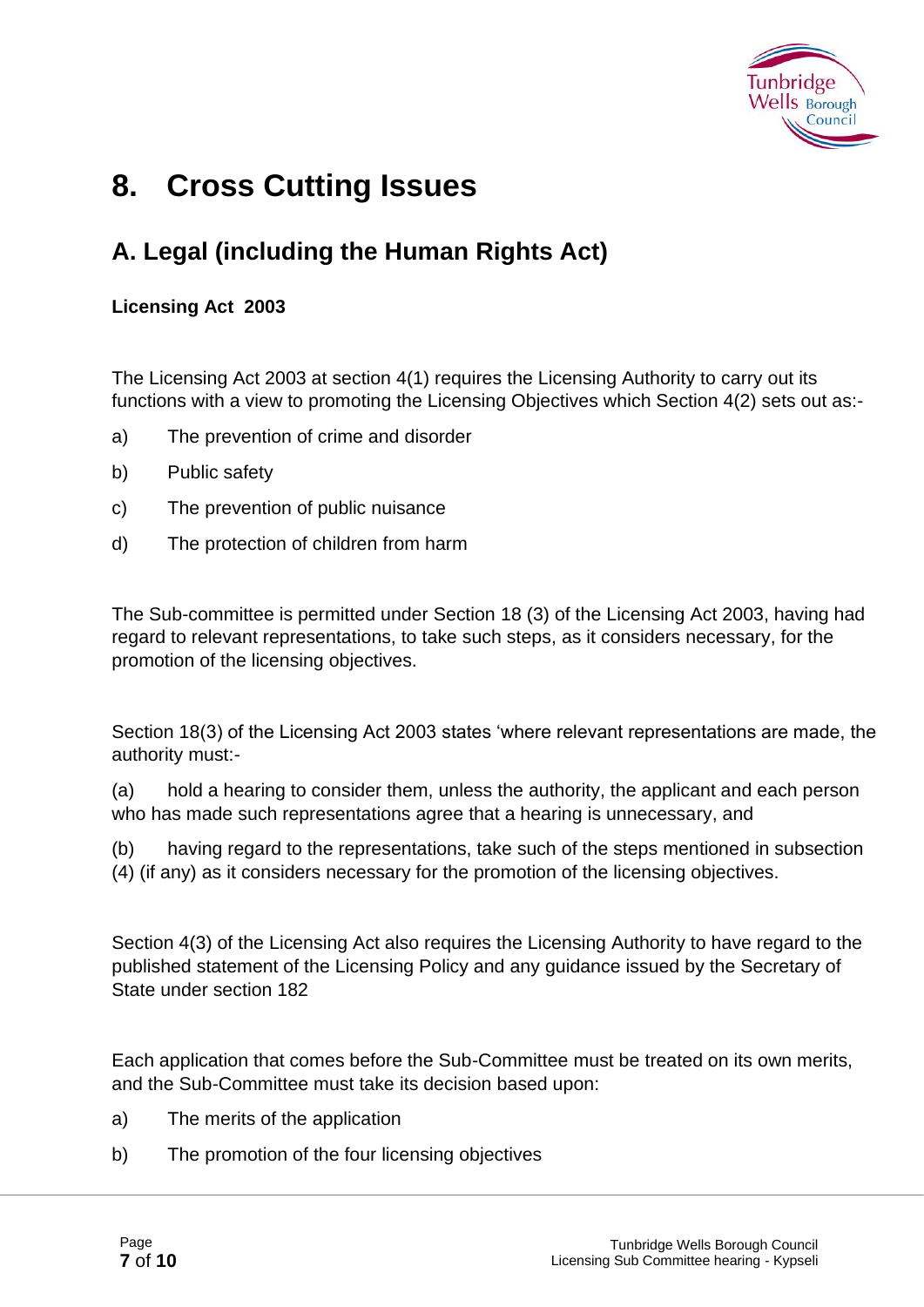- c) The policy of the Licensing Authority
- d) The Guidance issued under Section 182 of the Licensing Act 2003
- e) All valid representations made

Whilst the applicant, responsible authorities or persons making representations all have a right of appeal to the Magistrates Court dependant on the decision of the Sub Committee, the decision made takes immediate effect.

#### **Human Rights Act**

Article 1 of the First Protocol is concerned with the protection of property and provides that every person is entitled to peaceful enjoyment of his possessions. The term 'possessions' is given a broad definition and includes a licence.

Article 8 is concerned with the right to respect for private and family life. It states that Everyone has the right to respect for his private and family life, his home and his correspondence. There shall be no interference by a public authority with the exercise of this right except such as is in accordance with the law and is necessary in a democratic society in the interests of national security, public safety or the economic well-being of the country, for the prevention of disorder or crime, for the protection of health or morals, or for the protection of the rights and freedoms of others. The Council has had the proper regard for Article 8.

Article 6 relates to the right to a fair hearing. The applicant has seen this report prior to this hearing and is aware of the reason why the Sub-Committee is considering this application. [Report author to insert comment on legal issues including what is the legal authority for this decision or report, what if any are the legal implications? Seek legal advice when completing. The relevant legal officer must sign off the report before it is submitted to Democratic Services.]

Robin Harris, Contentious Team leader, 05.10.2021

### **B. Finance and Other Resources**

No implications

Trevor Horner, report author, 05.10.2021

## **C. Staffing**

No implications

Trevor Horner, report author, 05.10.2021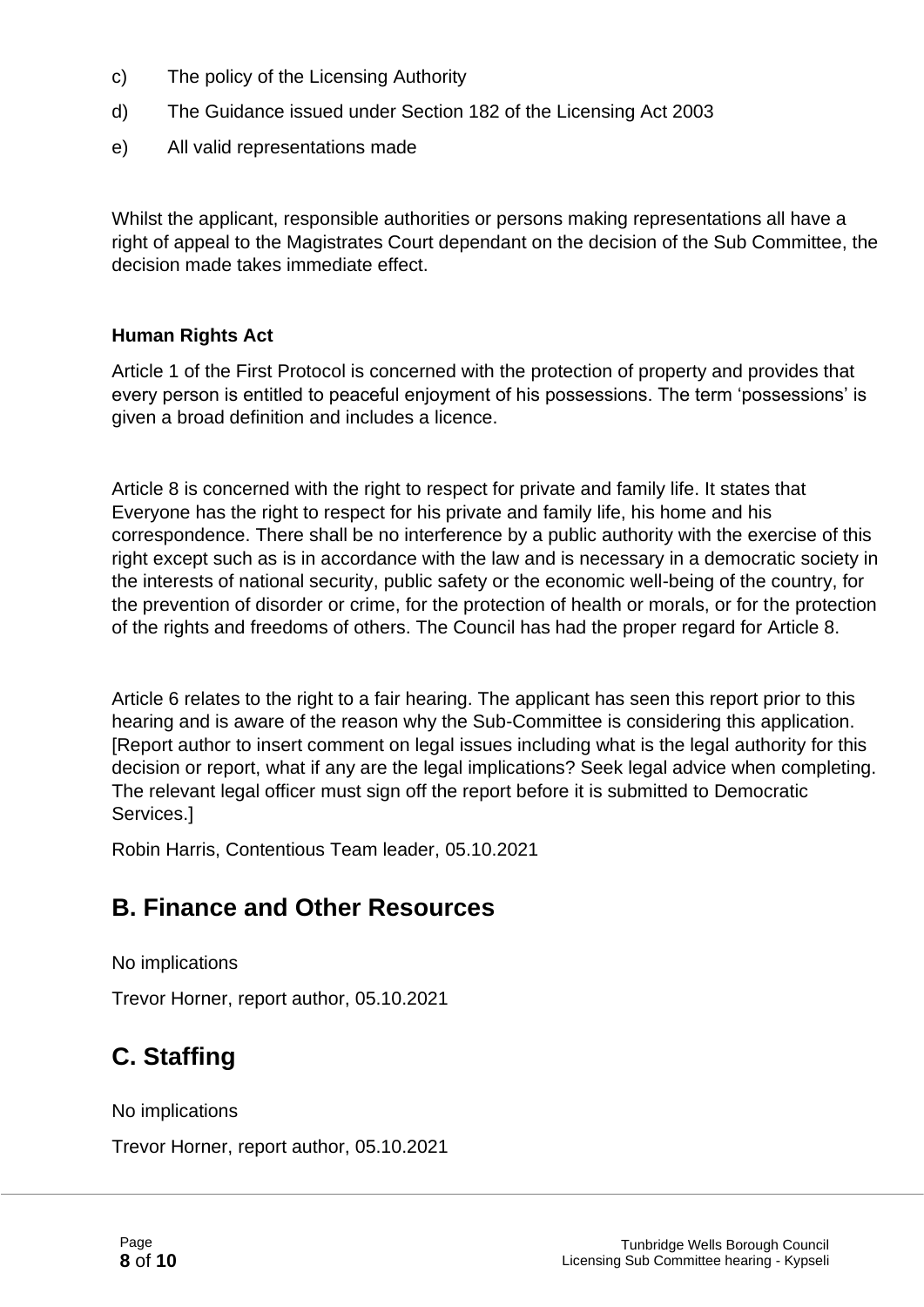### **D. Risk Management**

No implications

Trevor Horner, report author, 05.10.2021

### **E. Environment and Sustainability**

No implications

Trevor Horner, report author, 05.10.2021

## **F. Community Safety**

If the application is granted, the extra services offered are not unique to Tunbridge Wells

Section 17, Crime and Disorder Act 1998

*17(1) Without prejudice to any other obligation imposed on it, it shall be the duty of each authority to which this section applies to exercise its various functions with due regard to the likely effect of the exercise of those functions on, and the need to do all that it reasonably can to prevent, crime and disorder in its area.*

Terry Hughes, Community Safety manager, 05.10.2021

### **G. Equalities**

The decisions recommended through this paper have a remote or low relevance to the substance of the Equality Act. There is no apparent equality impact on end users

No implications

Trevor Horner, report author, 05.10.2021

### **H. Data Protection**

#### Article 5, General Data Protection Regulation 2016

*1. Personal data shall be:*

*(a) processed lawfully, fairly and in a transparent manner in relation to the data subject;*

*(b) collected for specific, explicit and legitimate purposes and not further processed in a manner that is incompatible with those purposes;*